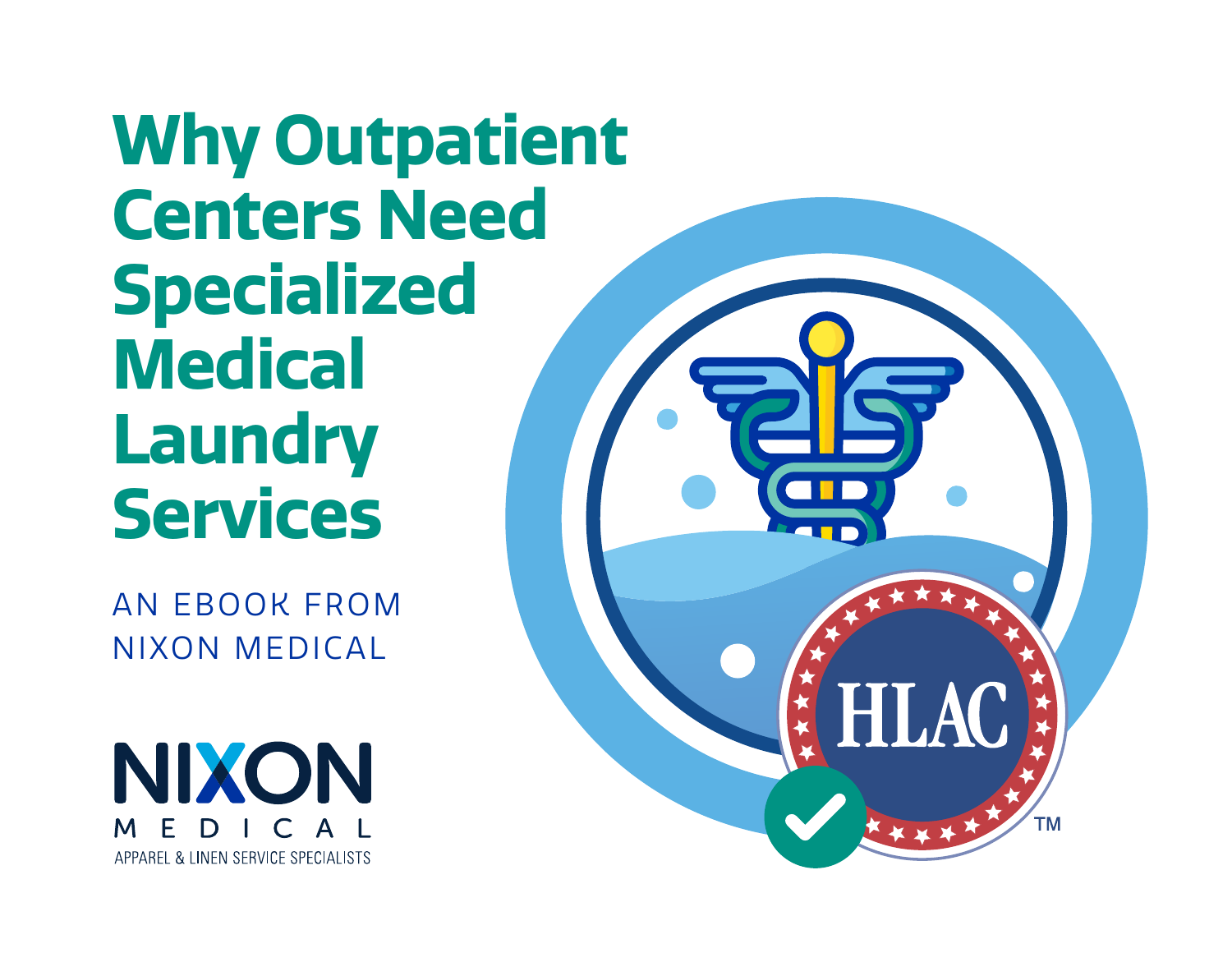### **All** types of industries require laundering services, from<br>healthcare and hotels to manufacturing and restaurants. There are laundering companies that serve all of these industries, using the same laundry facilities, delivery trucks, and operating procedures for each.

Outpatient healthcare centers, however, produce hazardous laundry, and therefore, require specialized laundry services to minimize risks and maximize health, safety, and peace-of-mind for patients.

**Read this eBook to learn why outpatient centers need specialized medical laundry services.**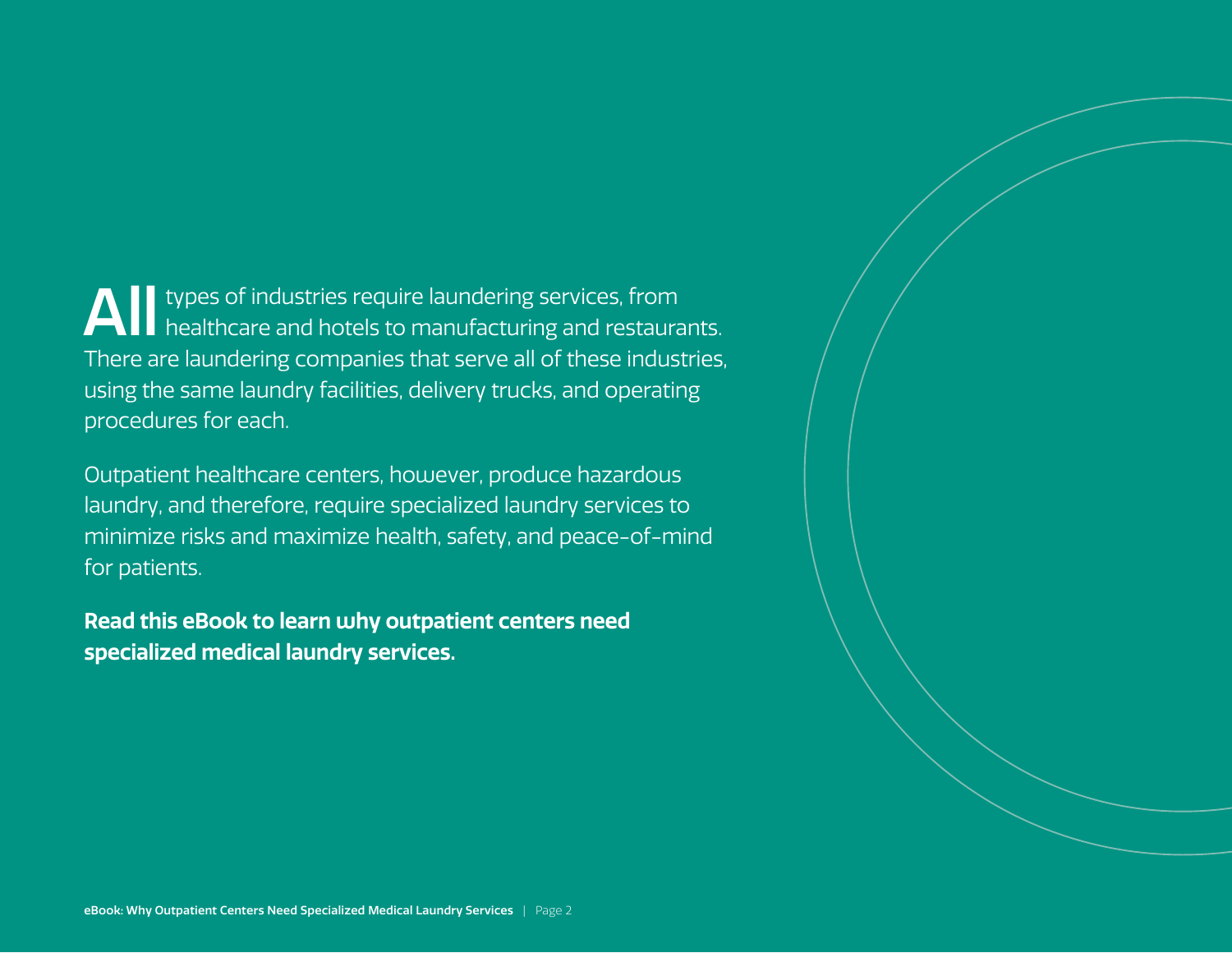### **What's Inside**

This eBook will focus on the specific medical laundry needs of outpatient centers, helping you understand why generalized laundry vendors are not always equipped to meet your needs.

Use the contents of this eBook to ensure your outpatient healthcare center is getting the specialized medical laundry services it requires to keep staff and patients safe.

**Specialized Versus General Laundry Services The Risk of Using Generalized Laundry Services Protocols That Specialized Laundry Vendors Follow Services That Specialized Laundry Vendors Offer Bonus: Safety Tips for Your Vendor During COVID-19 Switching to a Specialized Medical Laundry Service**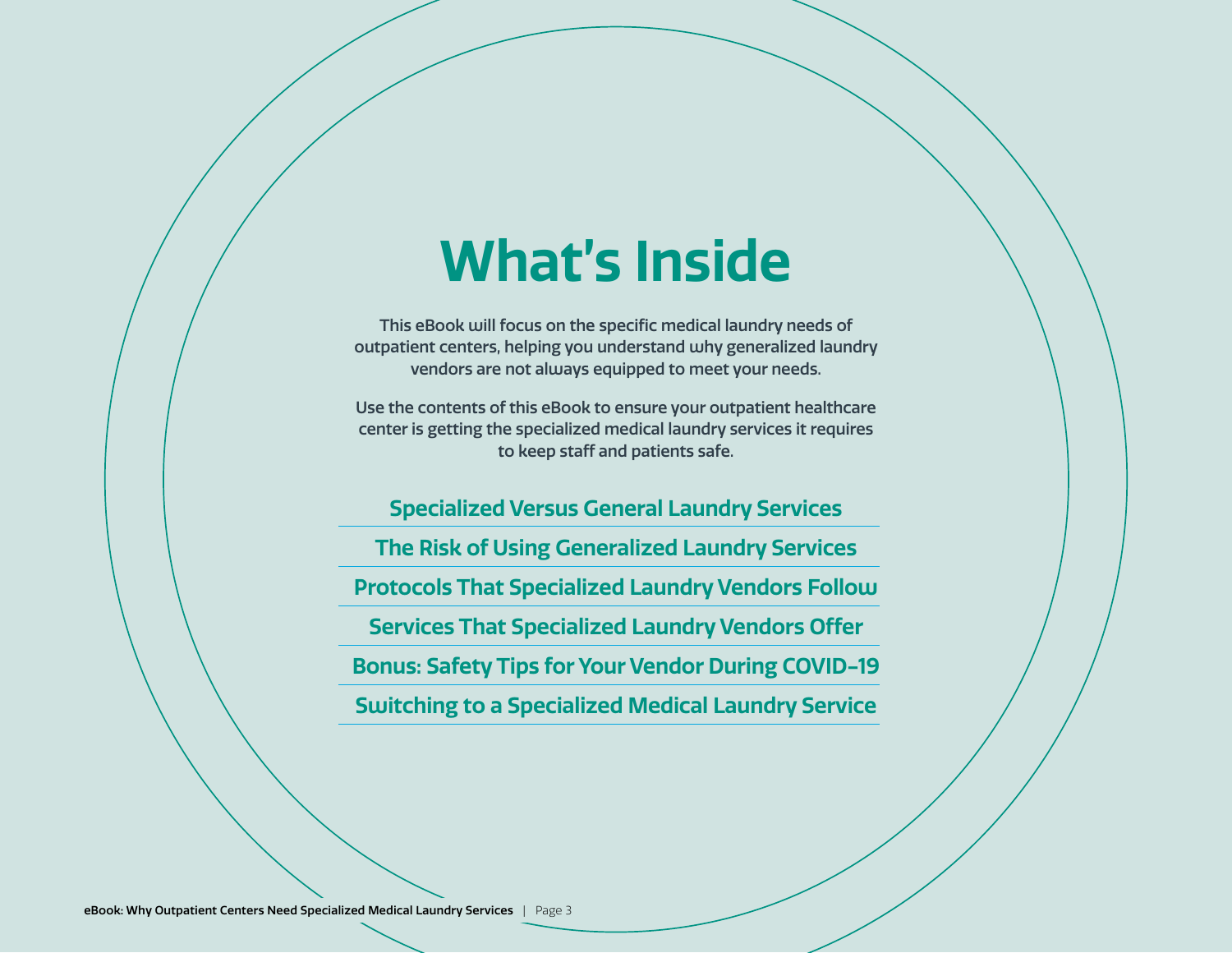## **Specialized Versus General Laundry Services**

Outpatient healthcare centers that provide surgical treatments, gynecology exams, chemotherapy, infusion and transfusion services, among others, produce hazardous linen and apparel laundry. As a result, they require the expertise and compliant handling techniques of a specialized medical laundry service.

#### **SPECIALIZED OUTPATIENT LAUNDRY VENDORS SPECIFICALLY SERVE:**

- » Surgery Centers
- » Imaging Centers
- » Women's Health
- » Endoscopy Centers
- » General Practice
- » Oncology

#### **GENERALIZED LAUNDRY VENDORS SERVE OUTPATIENT CENTERS, PLUS:**

- » Inpatient Centers
- » Hotels or Motels
- » Restaurants
- » Manufacturing Plants
- » Spas and Gyms
- » Nail and Hair Salons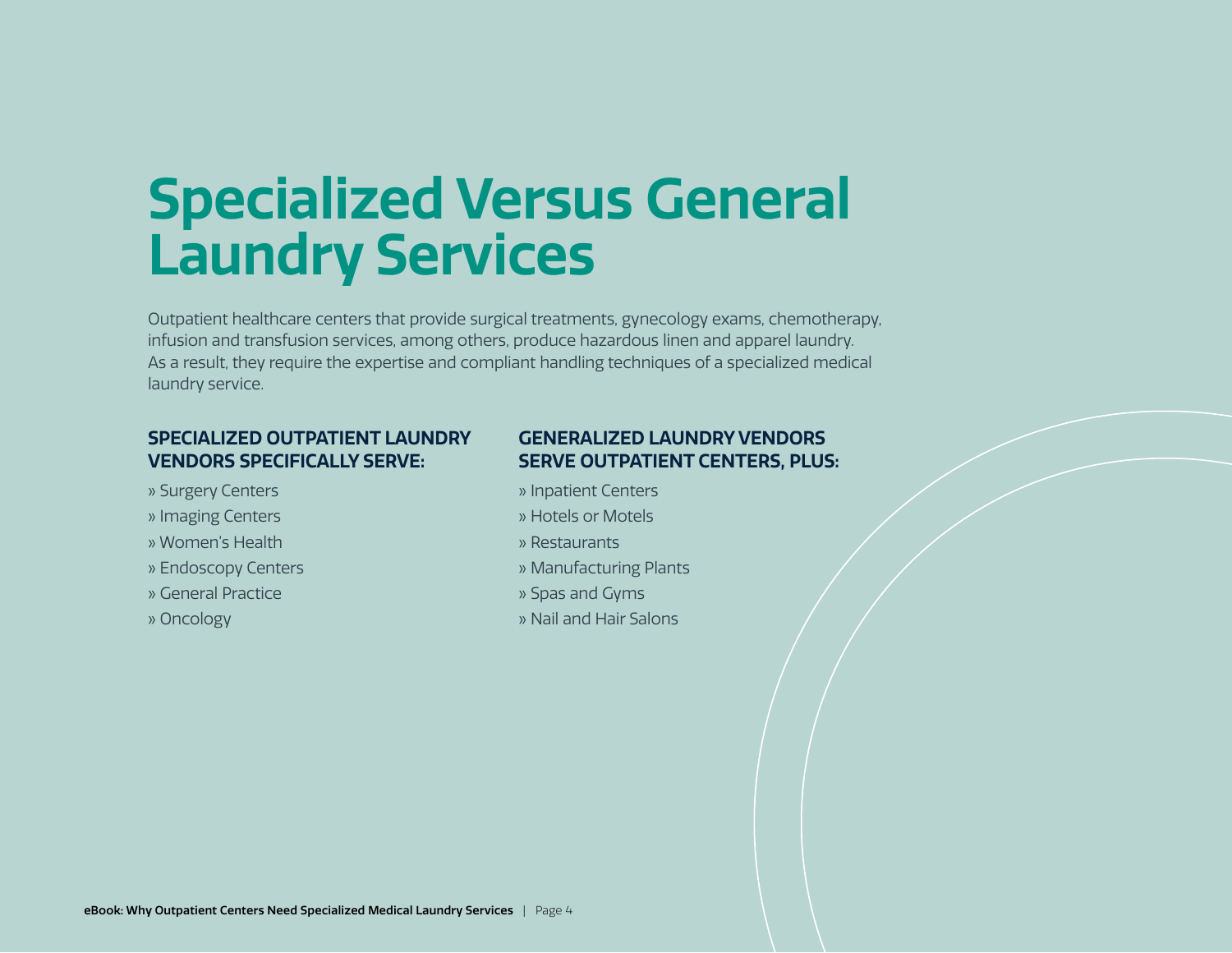## **The Risk of Using Generalized Laundry Services**

Due to the nature of outpatient healthcare, soiled medical apparel and linens can pose significant risks to your staff and patients if not handled properly. A generalized laundry vendor may not have the proper accreditations and may not use compliant techniques or handling methods necessary to keep everyone in your practice safe. The top three risks of using generalized laundry services include:

#### **RISK OF CROSS-CONTAMINATION**

Outpatient healthcare centers create laundry prone to bloodborne pathogens and other hazards. If not handled properly, you run the risk of cross-contamination between clean and soiled linens and hazardous exposures to staff and patients.

#### **SPREAD OF INFECTIOUS DISEASES**

Soiled healthcare laundry must be carefully handled, using biohazard labeled containers, color-coding systems, and other protocols to mitigate the risk of spreading infectious diseases to staff, patients, and subsequent family members.

#### **INCOMPLIANCE WITH INDUSTRY REGULATIONS**

The facilities, trucks, and techniques your laundry service provider uses should meet OSHA, CDC, Healthcare Laundry Accreditation Council (HLAC), and APIC standards, designed for the utmost sanitation.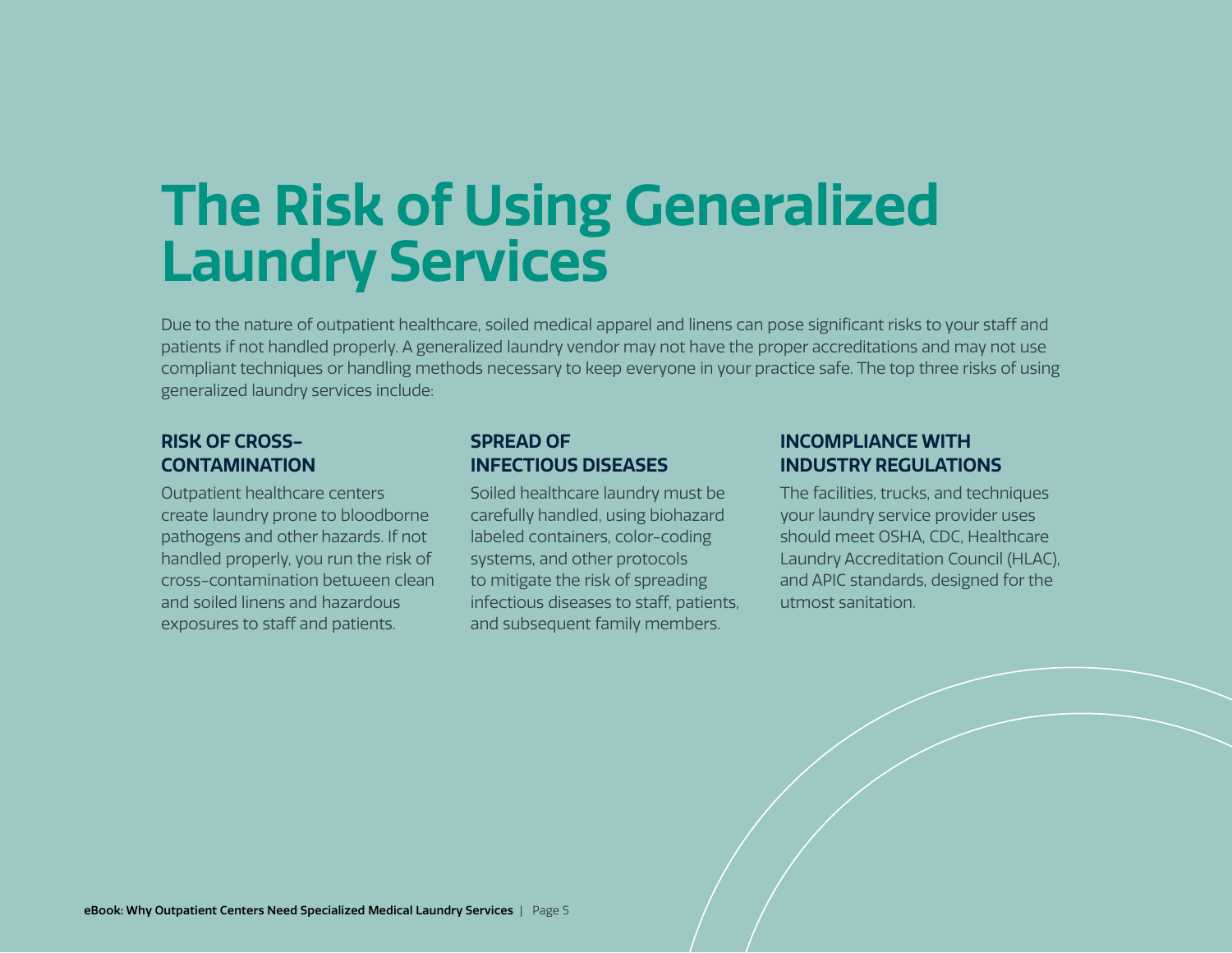## **Protocols That Specialized Laundry Vendors Follow**

#### **HLAC ACCREDITATION**

HLAC-accreditation affirms that a healthcare laundry organization has passed an inspection of its facility, policies, procedures, and training programs. It also means that soiled products are being laundered at an off-site, accredited facility, and not taken home or laundered on-site, which could put people at risk.

#### **COMPLIANT TECHNIQUES**

Specialized, outpatient laundry vendors must follow compliant laundering techniques that meet requirements of OSHA, CDC, and APIC, including:

- » Maintaining exposure control plans and titration reports
- » Meeting bloodborne pathogens requirements
- » Meeting specific laundering temperatures
- » Utilizing specific wash formulas and process times

#### **HEALTHCARE-SPECIFIC LAUNDERING PROCESS**

Specialized laundry vendors must operate healthcare-specific laundering processes that eliminate any risk of cross-contamination. These processes should deploy negative airflow and the physical separation of soiled and clean products in facilities and delivery vehicles.

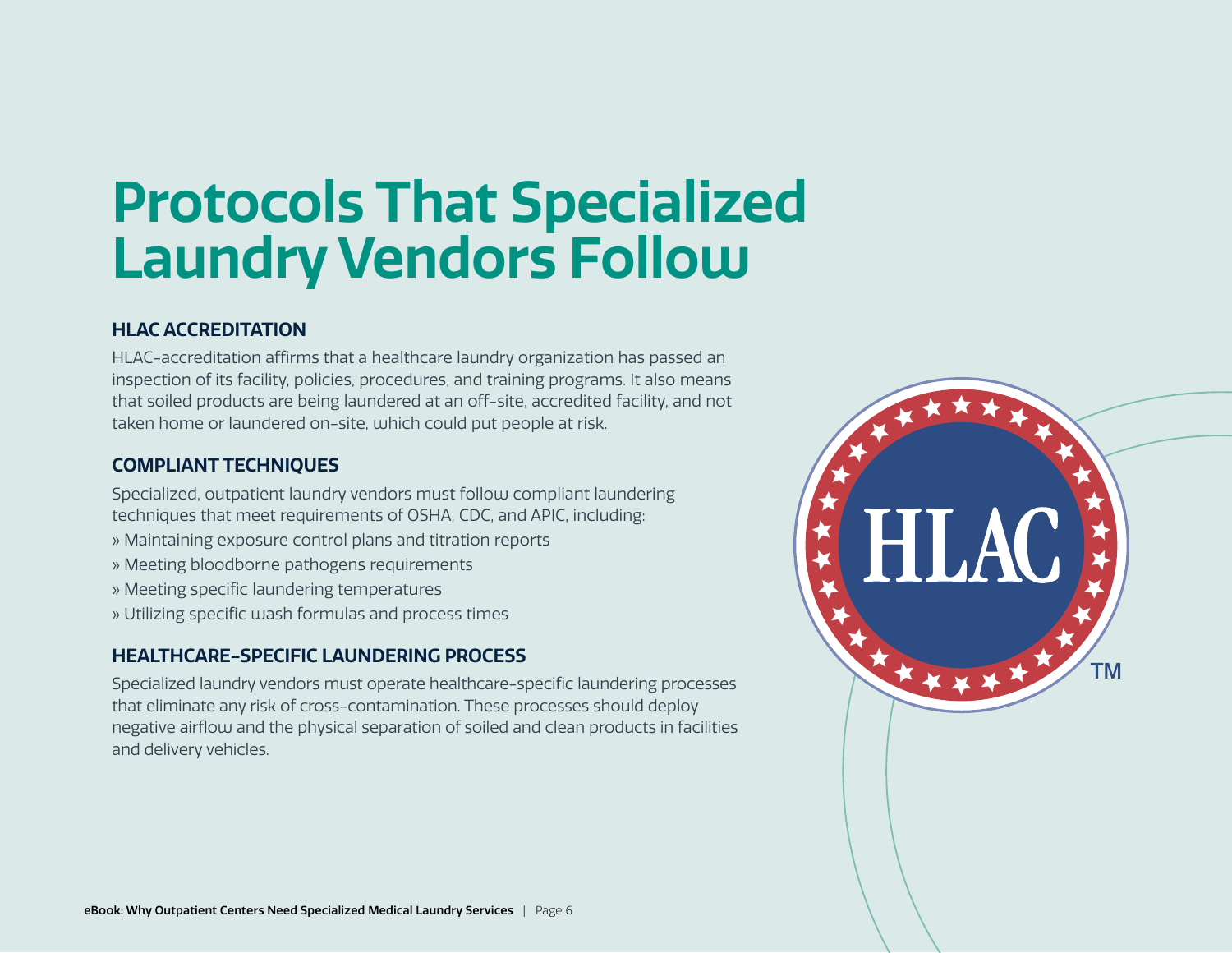## **Services That Specialized Laundry Vendors Offer**

Beyond accreditations, compliant techniques, and healthcare-specific laundering processes, a specialized laundry vendor will also have an acute understanding of outpatient healthcare. This means they will understand the ebbs and flows of your business, patient volumes, specialty supply demands, and challenges with inventory management. A specialized laundry vendor may provide these services:

#### **COMPLETE SERVICE VERSUS DROP & GO**

Practice managers who are focused on overseeing the patient experience don't have time to spend unpacking, distributing, and stocking supplies each week. Unlike generalized vendors that simply drop off packaged supplies, specialized vendors may deliver, stock, count, and manage inventory.

#### **FLEXIBLE AGREEMENTS VERSUS RIGID MINIMUMS**

Patient volumes can fluctuate greatly in outpatient centers as procedures can be non-urgent, voluntary, or elective as opposed to essential. Outpatient-specific vendors that understand the nuances of patient flow will provide flexible contracts that don't lock clients into unnecessary billing minimums.

#### **SPECIALTY SUPPLIES VERSUS A GENERALIZED SELECTION**

Outpatient-specific vendors will understand the highly specialized nuances of your outpatient practice, such as catering to women's health or high-end imaging, requiring specific patient gowns and premium apparel and linens. A specialized vendor will offer an inventory selection that meets these needs.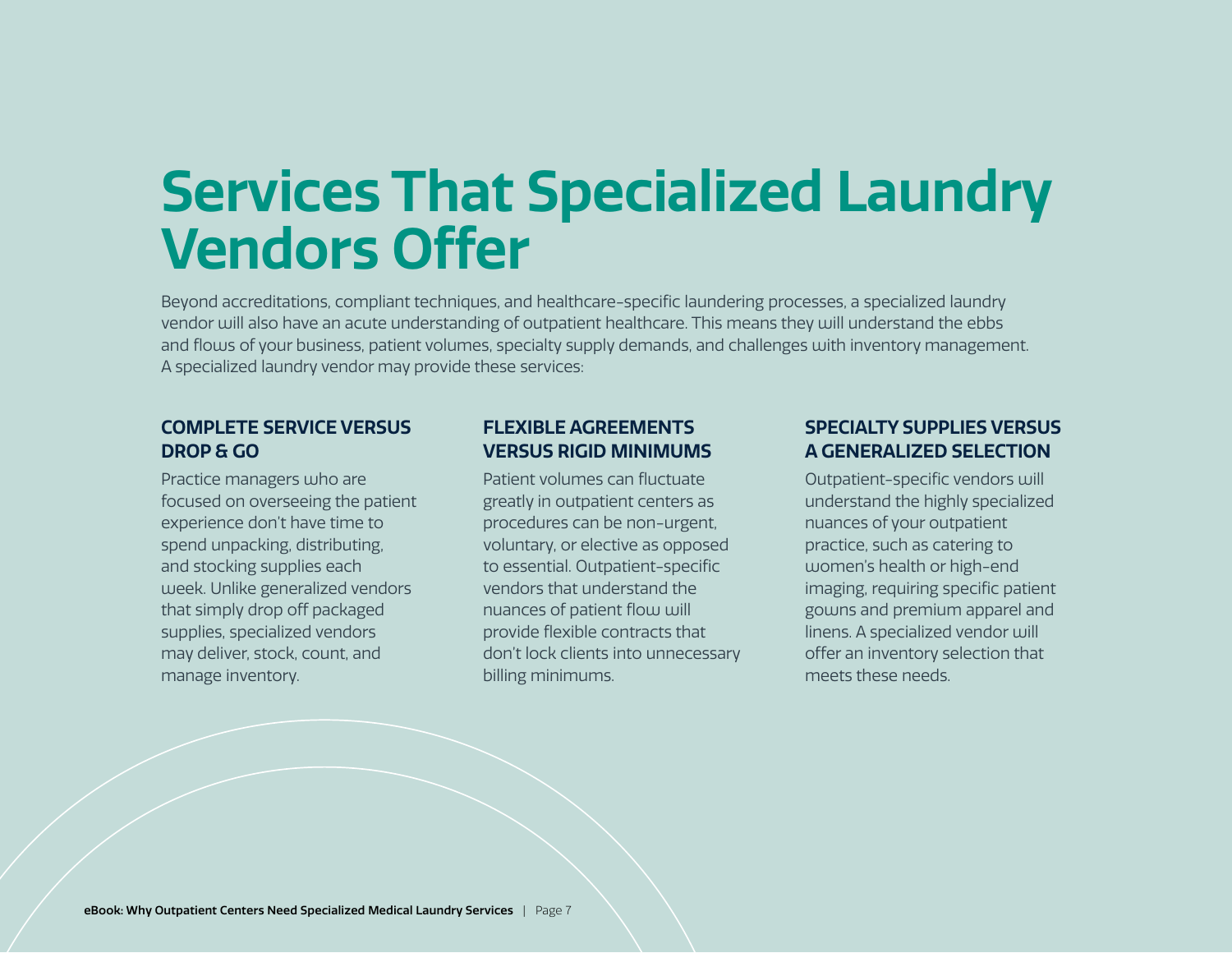## **Bonus: Safety Tips for Your Vendor During COVID-19**

Specialized laundry vendors know how sensitive medical apparel and linens are in outpatient facilities. The aforementioned accreditations, techniques, and laundering processes ensure your laundry vendor is keeping you and your outpatient healthcare center compliant with industry regulations.

Today, as everyone continues to navigate the threat of COVID-19, vendors of any kind are encouraged to take safety to the next level when entering your facility.

#### **SHARE THESE TIPS WITH YOUR LAUNDRY VENDOR AS THEY CAN HELP KEEP YOUR STAFF, YOUR PATIENTS, AND THEIR FAMILIES SAFE TODAY AND IN A POST-COVID WORLD.**

- » Ask vendors to screen the health of their workforce
- » Discuss alternative delivery times with your vendors
- » Require vendors to wash their hands upon arrival
- » Have vendors enter through a side or back entrance
- » Ensure they contact you upon arrival and/or provide a specific arrival time
- » Have vendors keep products wrapped, including with heat-sealed packaging
- » Have vendors schedule inventory checks for when staff is off-site
- » Ask vendors to utilize technology or notes to flag questionable garments
- » Use your approved communication methods
- » Ask vendors to reinforce social distancing, masks, and gloves
- » Avoid signing hand-held PDAs or reusing pens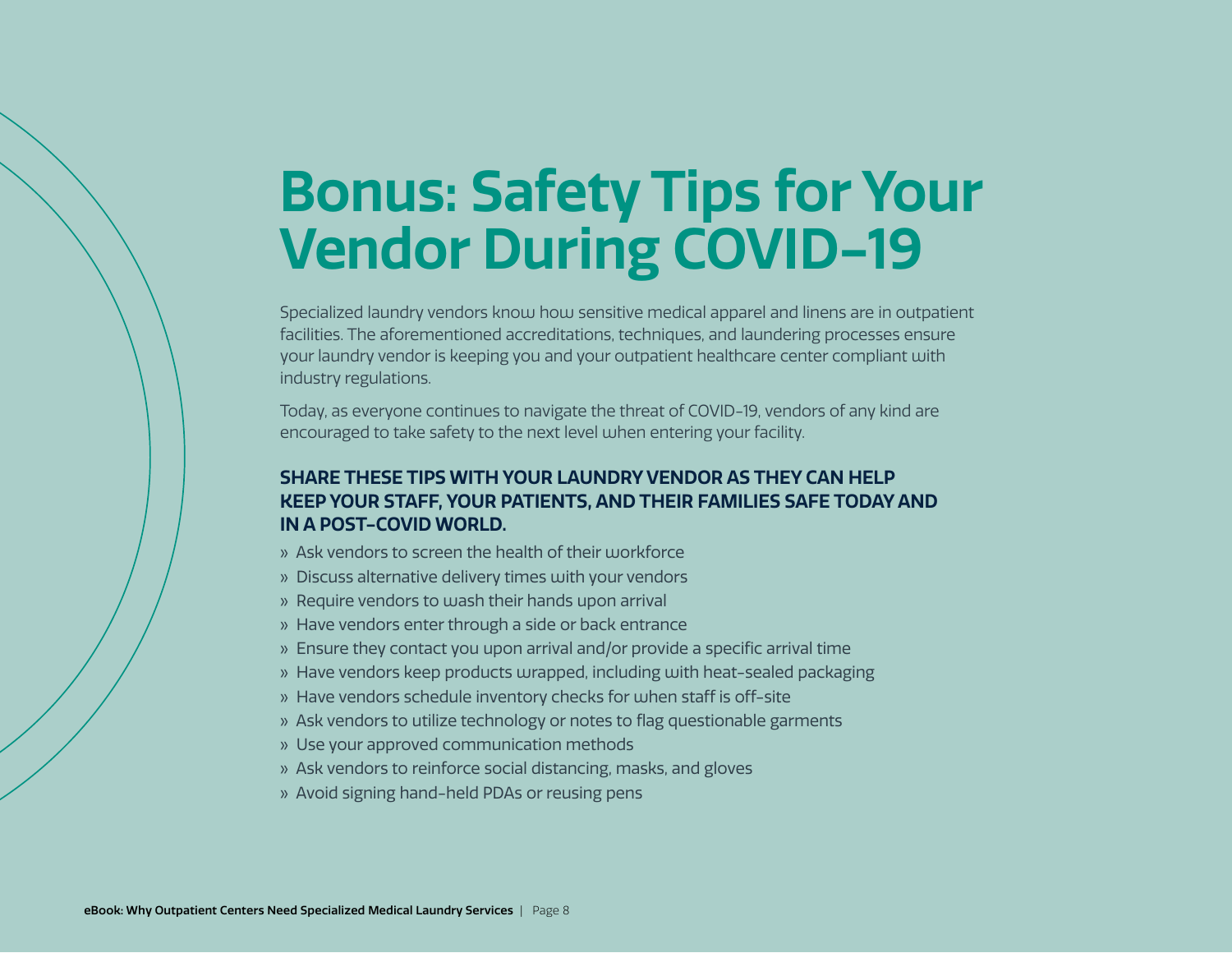# **Need to Switch to a Specialized Laundry Vendor? We Can Help.**

Nixon Medical is a leading service provider of medical linens and apparel serving outpatient healthcare centers nationwide. We provide trusted medical apparel and linen rental services, HLAC-accredited laundering services, expert inventory management, and custom and reliable service.

### **We Know the Needs of Outpatient Healthcare Better Than Anyone**

In addition to implementing and optimizing all of the protocols and service measures discussed in this eBook, we take our service difference one step further, offering:

#### **FREE SAME-DAY SPECIAL DELIVERIES**

We know unexpected needs arise and accommodate your special deliveries for no added costs.

#### **ACCESS TO ROUTE SERVICE REPRESENTATIVE**

We give you easy, personalized, anytime access to your dedicated Route Service Representative.

#### **CUSTOM EMBROIDERY FOR PROFESSIONALISM**

We boost your professionalism with free custom embroidery for lab coats, floor mats, and more.